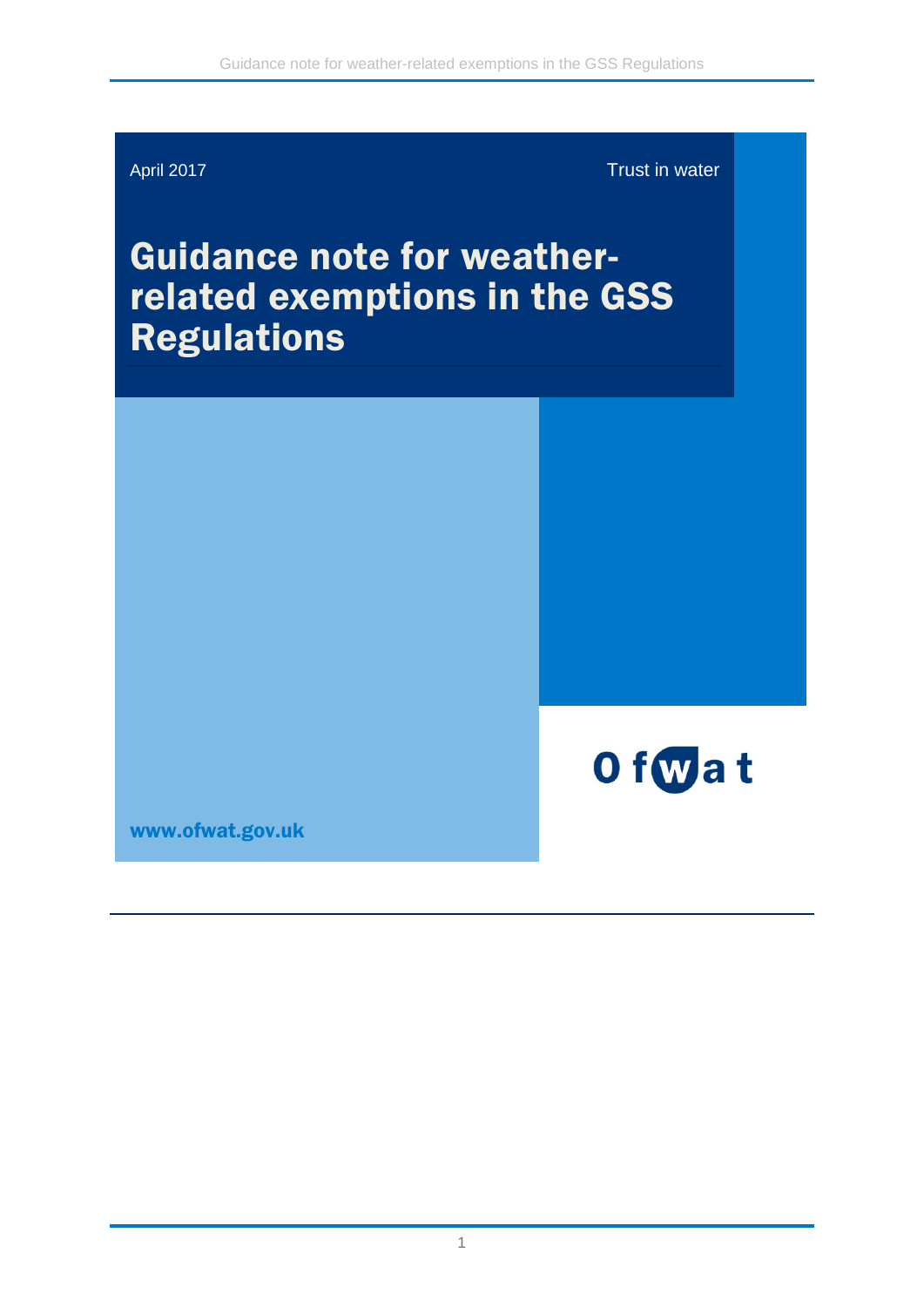#### Practical application of GSS Regulations: Payment exemptions for severe or exceptional weather

This guidance note is intended to help companies in the practical application of the Water Supply and Sewerage Services (Customer Service Standards) Regulations 2008 (otherwise known as the GSS Regulations). It is not intended to be a substitute for the GSS Regulations. It is the responsibility of all water and sewerage companies and all retailers ("the company/companies") to ensure that they understand and interpret correctly their obligations under the GSS Regulations. When considering regulatory decisions, in particular in determining disputes, we will apply the GSS Regulations to the particular facts presented.

The guidance note is for companies to use in applying the minimum requirements of the GSS Regulations. If companies currently enhance the levels of service they provide to customers above the minimum standard as set out in the GSS Regulations they can continue to do so. We encourage companies to enhance their service in this manner.

We will monitor how the guidance is working in practice and review it if necessary.

The guidance note refers to evidence of the reason for an exemption. The company must retain this evidence and, if requested, make it available to us in order to demonstrate GSS compliance. We may also request evidence if we are dealing with a dispute.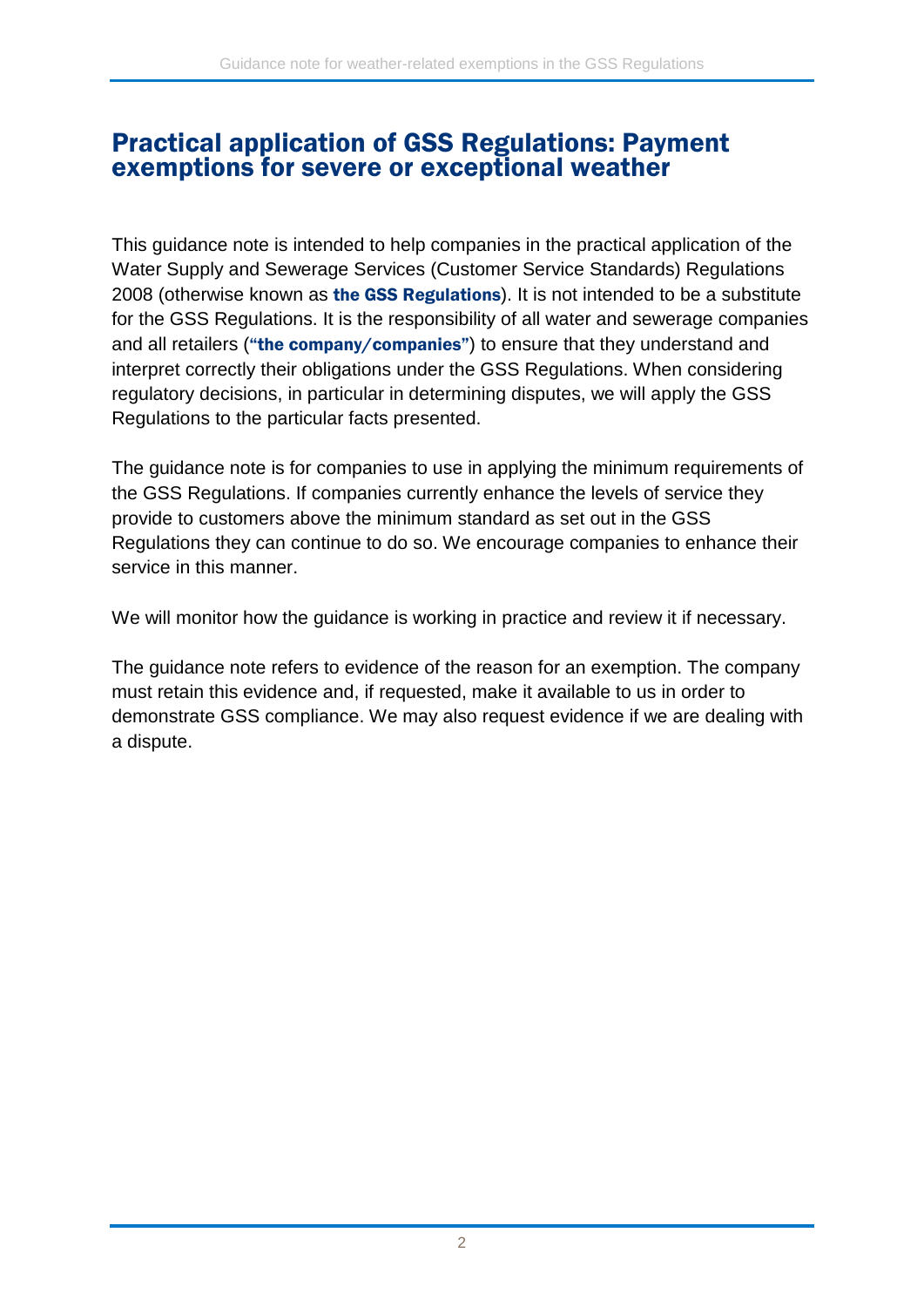# 1. Severe weather

# 1.1 Keeping of appointments

If the company is unable to visit the customer because of severe weather the company does not have to make a payment.

Instances where this payment exemption may apply, include:

- Access to property blocked by:
	- snow;
	- flooding; or
	- fallen trees or other obstacles following gales.
- Regional snow fall or flooding which has prevented a significant number of relevant staff attending work, or has affected company buildings or vehicles, preventing staff from attending customer property.
- Weather conditions have occurred that have made it unsafe for employees and contractors of the company to undertake the required work in an appropriate and safe manner.

Access is defined as including the usual route from the water company to the customer's property, or from one appointment to the next appointment and including reasonable alternatives.

A 'significant number of staff' will be different depending on the size of the company. This would be applicable when the absence of staff has caused problems to the company in carrying out its day-to-day operations. Companies should be able to justify why the number is thought to be significant.

Companies must be able to provide evidence to justify not making a GSS payment. This could include (not all items would be necessary for each event):

- employee and contractor attendance records;
- records of the action taken to gain access to the property;
- records of contacts from customers, employees or contractors on problems;
- video or photographic evidence;
- radar data and rain gauge information;
- rainfall data from the Met Office;
- flooding information or reports from the Environment Agency;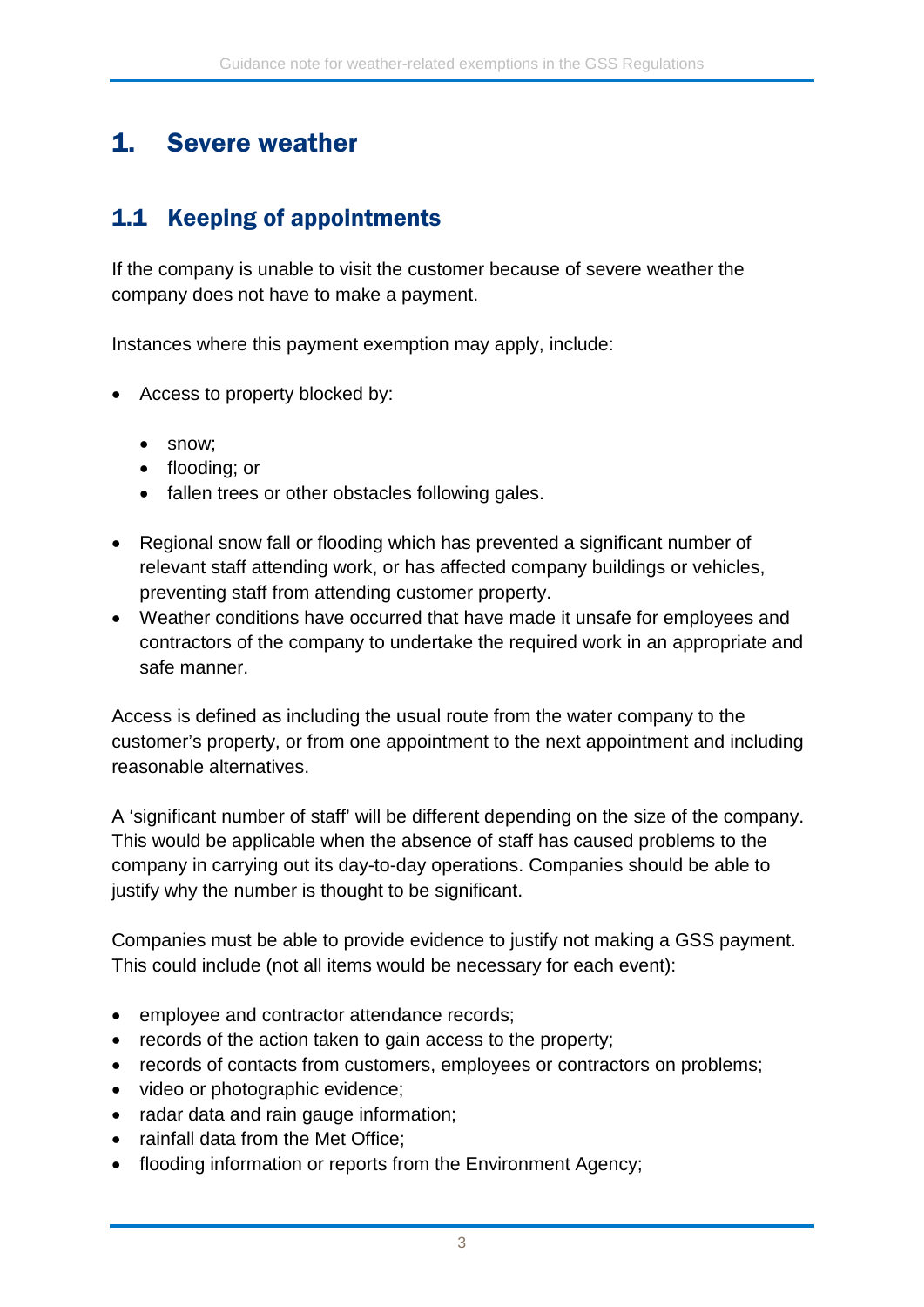- traffic reports confirming tree falls, snow, and general accessibility and the impact on travel routes;
- emergency service reports;
- media reports; or
- warnings from police or highway agencies.

If a company cannot demonstrate severe weather has occurred, then a payment should be made to the customer.

If requested, companies should be able to provide a clear explanation to the customer about why a GSS payment is not being made following the event.

#### 1.2 Complaints, account queries and requests about payment arrangements

If the company is unable to respond to a complaint, account query or a request about payment arrangements because of severe weather the company does not have to make a payment.

Instances where this payment exemption may apply, include:

- Access to property blocked by:
	- snow; or
	- flooding; or
	- fallen trees or other obstacles following gales.
- Regional snow fall or flooding which has prevented a significant number of relevant staff attending work, or has affected company buildings or vehicles preventing staff from attending customer property.
- Weather conditions have occurred that have made it unsafe for employees and contractors of the company to undertake the required work in an appropriate and safe manner.

Access is defined as including the usual route from the water company to the customer's property, or from one appointment to the next appointment and including reasonable alternatives.

A 'significant number of staff' will be different depending on the size of the company. This would be applicable when the absence of staff has caused problems to the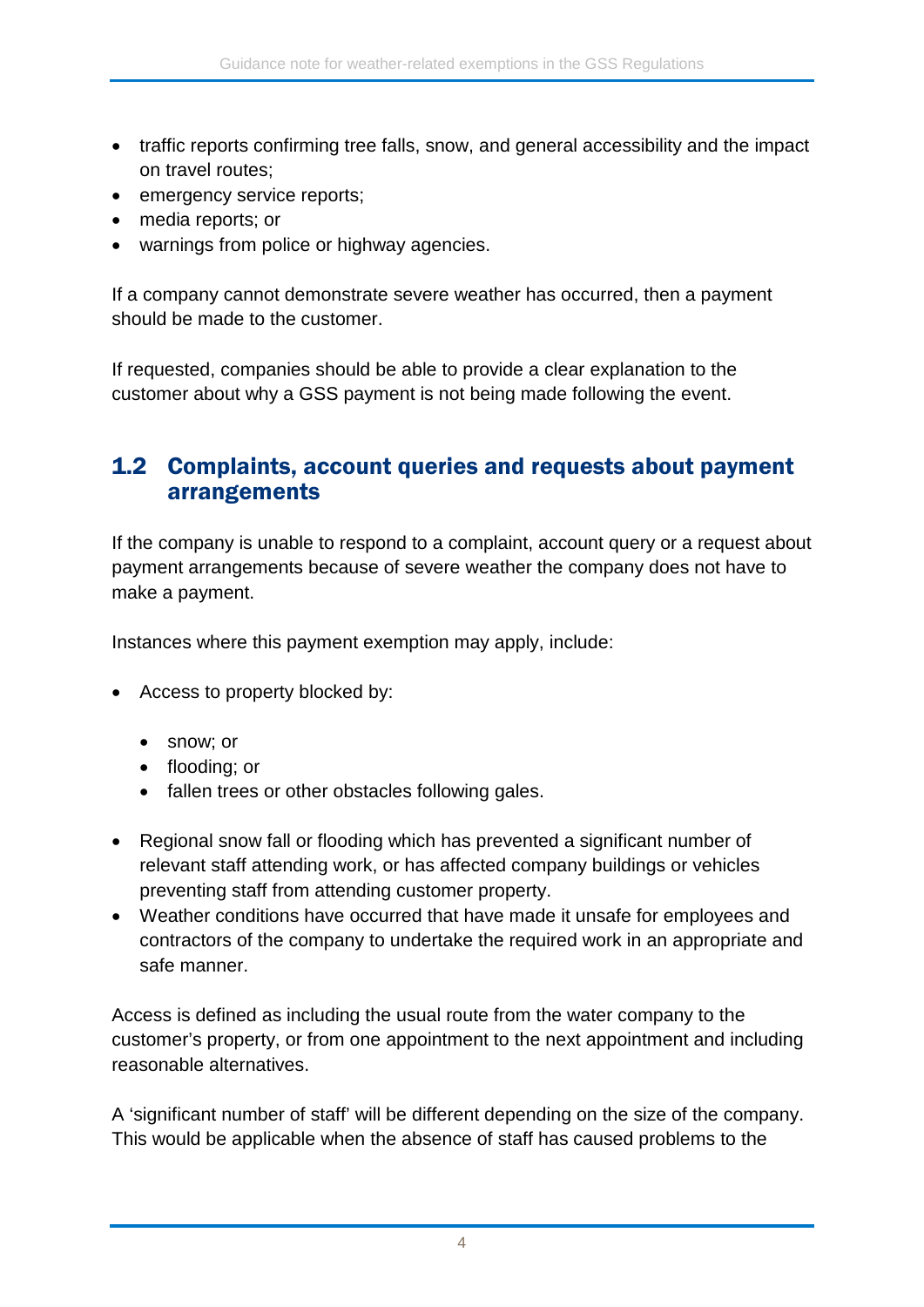company in carrying out its day-to-day operations. Companies should be able to justify why the number is thought to be significant.

Companies must be able to provide evidence to justify not making a GSS payment. This could include (not all items would be necessary for each event):

- employee and contractor attendance records;
- action taken to gain access to the property;
- records of contacts from customers, employees and contractors on problems;
- video or photographic evidence;
- radar data and rain gauge information;
- rainfall data from the Met Office:
- flooding information or reports from the Environment Agency;
- traffic reports confirming tree falls, snow, and general accessibility and the impact on travel routes;
- emergency service reports;
- media reports; or
- warnings from police or highway agencies.

If a company cannot demonstrate severe weather has occurred, then a payment should be made to the customer.

If requested, companies should be able to provide a clear explanation to the customer about why a GSS payment is not being made following the event.

#### 1.3 Entitlement to a payment or credit where supply not duly restored

If the company is unable to restore a water supply because of severe weather the company does not have to make a payment.

Weather conditions preventing the company from restoring supply may be different or more localised than for complaints or keeping appointments. Instances where this payment exemption may apply, include:

- Weather conditions have occurred that have made it unsafe for employees and contractors of the company to undertake the required work in an appropriate and safe manner.
- Weather conditions have effected ground conditions, making access or excavation very difficult and this prolongs the restoration of supply.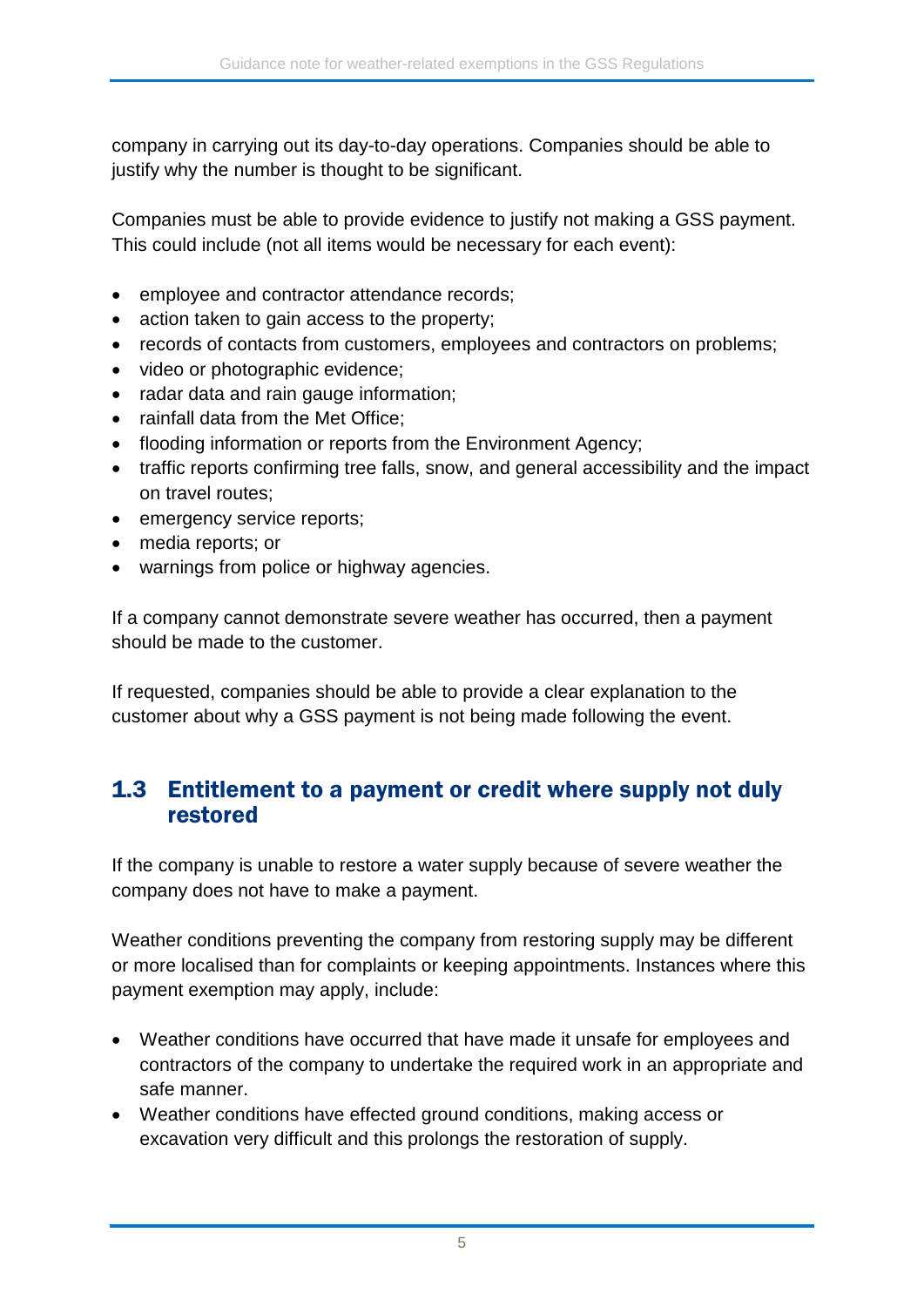- Flooding or deep snow has covered the area which the company needs to access to restore supply.
- Weather conditions have prevented the company from being able to locate a leak or burst (such as if the area is covered with flood water or deep snow).
- Weather conditions have prevented the delivery of a part needed in order to restore supply.

Companies must be able to provide evidence to justify not making a GSS payment. This could include:

- employee and contractor attendance records;
- action taken to gain access to the property;
- records of contacts from customers, employees or contractors on problems;
- video or photographic evidence;
- radar data and rain gauge information;
- rainfall data from the Met Office;
- flooding information or reports from the Environment Agency;
- traffic reports confirming tree falls, snow, and general accessibility and the impact on travel routes;
- emergency service reports;
- media reports; or
- warnings from police or highway agencies.

Where a company cannot demonstrate severe weather has occurred then a payment should be made to the customer.

If requested, companies should be able to provide a clear explanation to the customer about why a GSS payment is not being made following the event.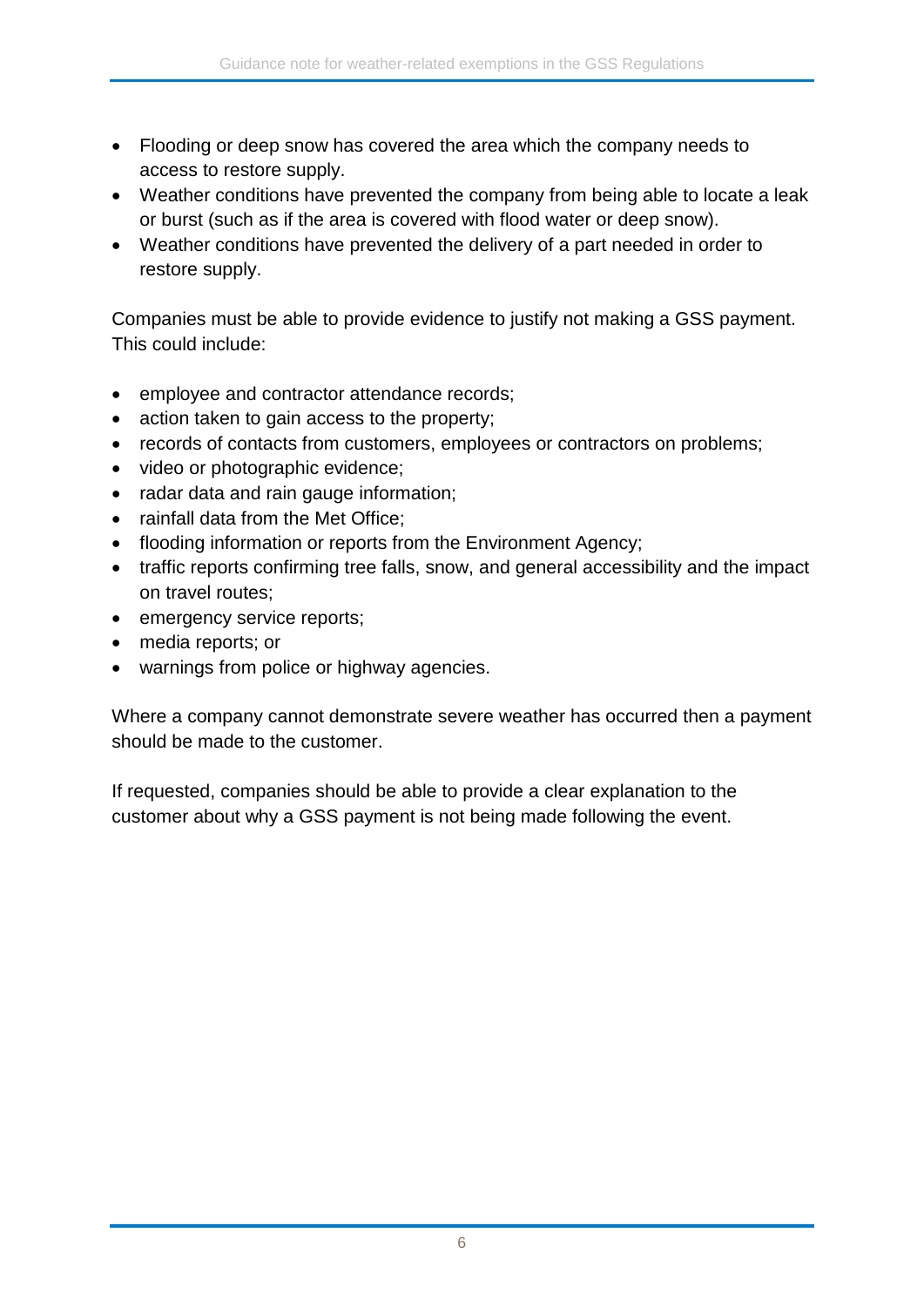# 2. Exceptional weather

### 2.1 Internal flooding from sewers

If a customer suffers sewage flooding because of exceptional weather the company does not have to make a payment. Exceptional weather, which would exempt a company from making a GSS payment, is more extreme than severe weather.

Sewer flooding is most likely to occur during severe and exceptional weather and most modern public sewers are designed to cope with storms likely to occur on average once or more in 30 years. Customers might legitimately expect a GSS payment if flooding occurred in such weather.

The GSS looks at standards from an individual customer perspective. Therefore, these guidelines on exceptional weather are described in terms that a customer can relate to rather than solely from a technical definition of weather.

Instances where this payment exemption may apply, include:

- where the sewer flooding has affected properties in a wider area;
- surrounding land and roads are extensively flooded, as well as properties or gardens;
- there is extensive flooding from rivers or watercourses; or
- flooding is caused by storms with a return period of more than 30 years.

Companies must be able to provide evidence to justify not making a GSS payment. This could include:

- records of contacts from customers, employees or contractors on problems;
- video or photographic evidence;
- radar data and rain gauge information;
- rainfall data from the Met Office:
- flooding information or reports from the Environment Agency;
- emergency service reports;
- media reports; or
- warnings from police or highway agencies.

As part of their handling of a case of sewer flooding in exceptional weather, companies should provide a clear explanation to the customer about why a GSS payment is not being made following the event.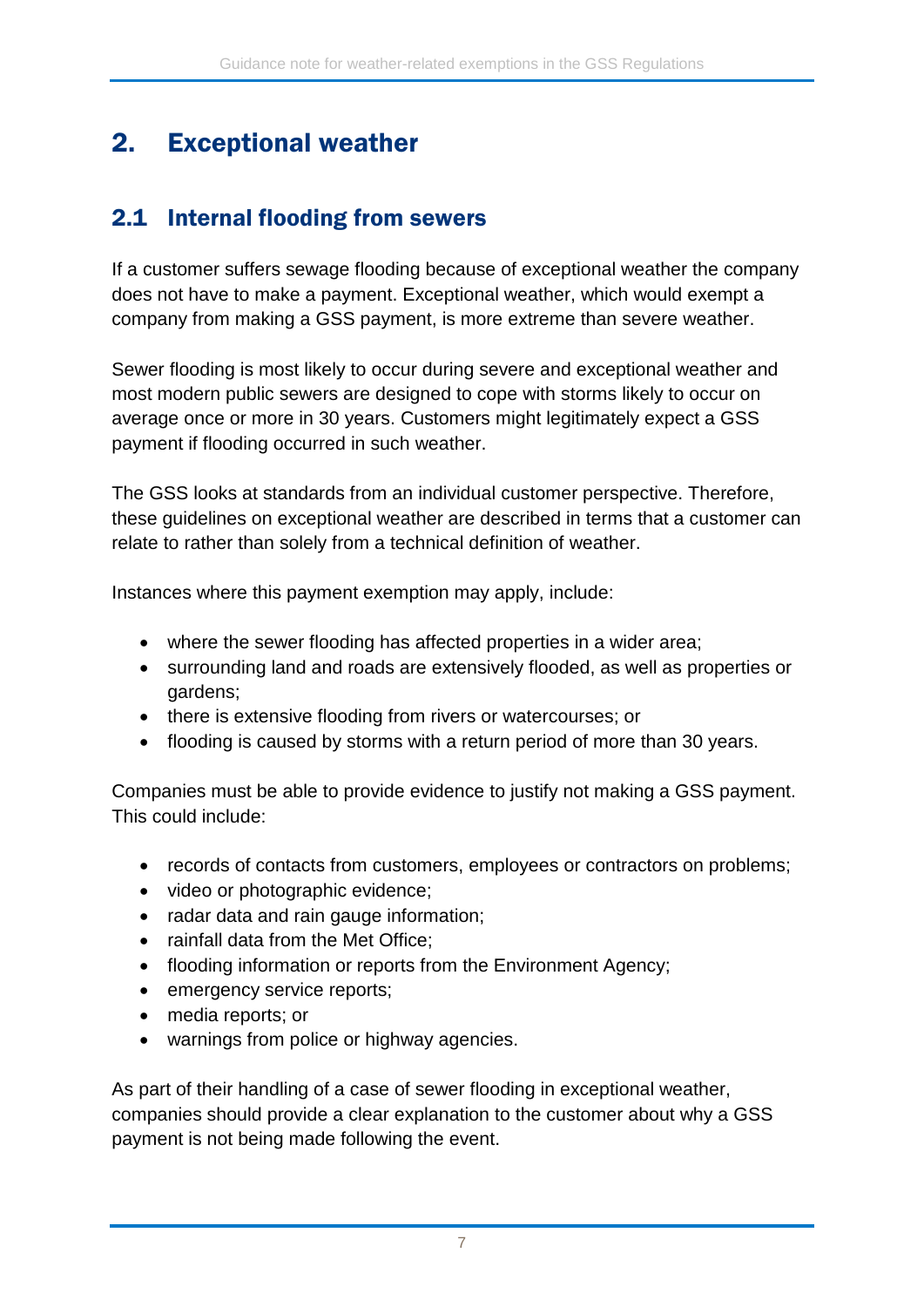If a company cannot demonstrate exceptional weather has occurred, then a payment should be made to the customer.

If asset failure (for example, blockages or pump failures) contributes to flooding, then rainfall data must be part of the evidence.

## 2.2 External flooding from sewers

If a customer suffers external sewage flooding because of exceptional weather the company does not have to make a payment. Exceptional weather, which would exempt a company from making a GSS payment, is more extreme than severe weather.

Sewer flooding is most likely to occur during severe and exceptional weather and many public sewers are designed to cope with storms likely to occur on average once or more in 30 years. Customers might legitimately expect a GSS payment if flooding occurred in such weather.

The GSS looks at standards from an individual customer perspective. Therefore, these guidelines on exceptional weather are described in terms that a customer can relate to rather than solely from a technical definition of weather.

Instances where this payment exemption may apply, include:

- where the sewer flooding has affected properties in a wider area;
- surrounding land and roads are extensively flooded, as well as properties or gardens;
- there is extensive flooding from rivers or watercourses; or
- flooding is caused by storms with a return period of more than 30 years.

Companies must be able to provide evidence to justify non-payment of a GSS payment. This could include:

- records of contacts from customers, employees or contractors on problems;
- video or photographic evidence;
- radar data and rain gauge information;
- rainfall data from the Met Office;
- flooding information or reports from the Environment Agency;
- emergency service reports;
- media reports; or
- warnings from police or highway agencies.